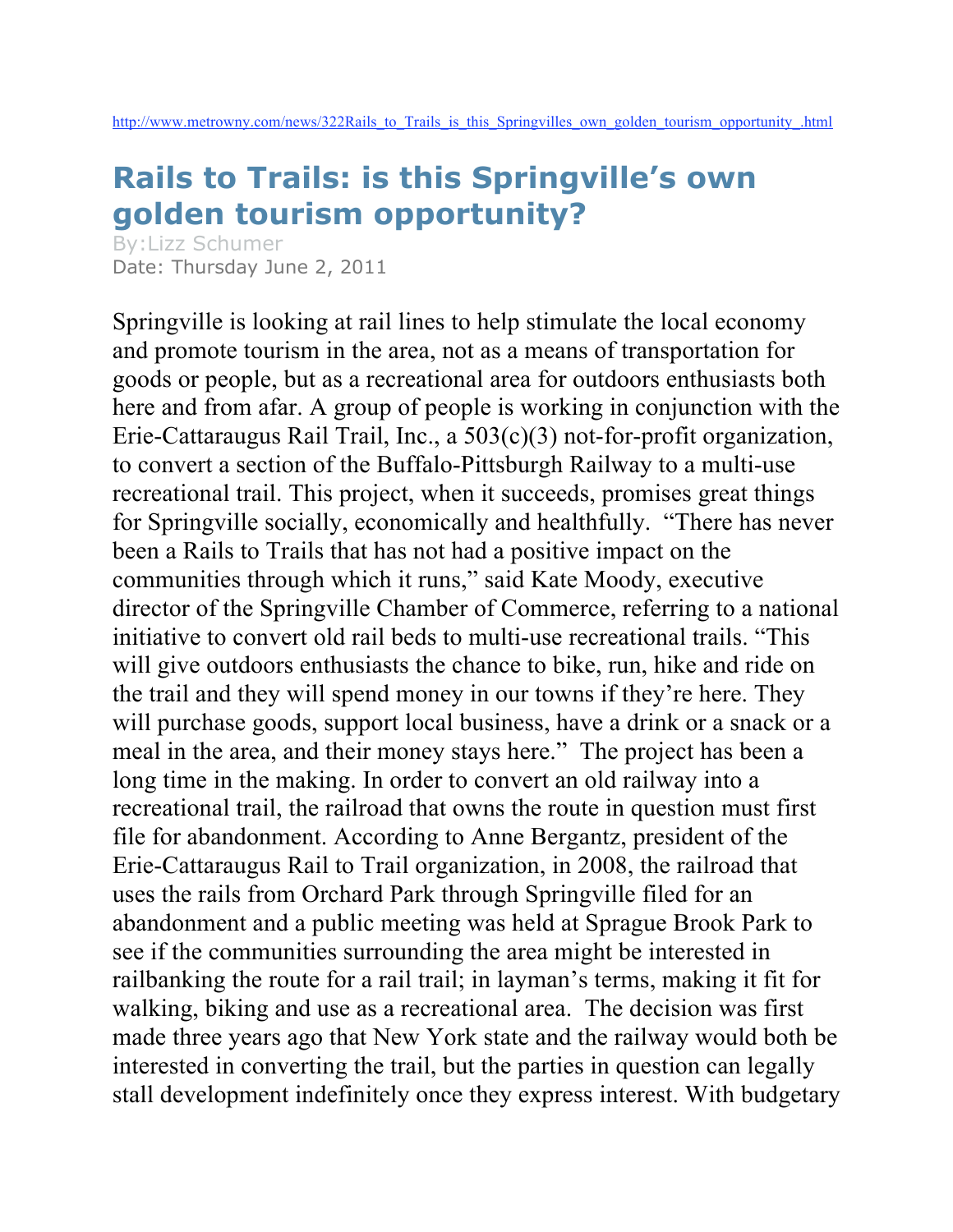concerns at the state level and delays at the administrative or organizational level between the organizations involved, Mayor Bill Krebs of Springville knew the parties had to find a way to speed up the process. "Most abandoned lines sit abandoned until the transfer happens to the state. When that happens, the state would own all 27 miles. But we're trying to be proactive," Krebs said. "We want to make sure we can manage our own 2.4 miles. It's an out-of-the-box way to think about it, but our residents want to use it, so we want to figure out how to make that happen." Krebs, along with a group of interested Springville locals, formed the Pop Warner Steering Committee to investigate the benefits of opening the trail through Springville, to be called the Pop Warner Trail. They sent letters to residents to investigate area interests, held a public hearing to give locals a chance to voice their concerns, and passed a resolution outlining the benefits of opening a rail trail in Springville. The resolution covered a variety of benefits, from the economic stimulation of attracting tourism and related businesses, the beautification aspect and the public safety of cleaning up a trail that could invite trespassing and vandalism if left fallow. Moody, as a chamber representative, said the chamber foresees myriad positive economic benefits for the area. "In Springville, we're uniquely positioned to receive tourism from people visiting the trail, as well as overflow from Canadians and others with residences in Ellicottville during the ski season," she said. In a 2009 study done on three trails in similar-sized communities in Pennsylvania, the national Rails to Trails organization found that 60 percent of trail users are in the 45-65 age group. Another 20 percent are either 35-45 or older than 65. Between 80 and 90 percent of trail users spent money in the area, including both durable goods such as hiking or bicycling equipment and consumable goods, such as drinks and snacks. On average, that adds up to between \$4 million and \$5 million spent in the trail areas per year. "We can rally the community to create a hub for the trail," said Moody. "New businesses could come to provide eateries, bed and breakfasts, restaurants and cafes, bicycle repair shops, antiques dealers - the sort of places the people who are using the trail would frequent. There is a direct correlation between the creation of a trail and revitalization of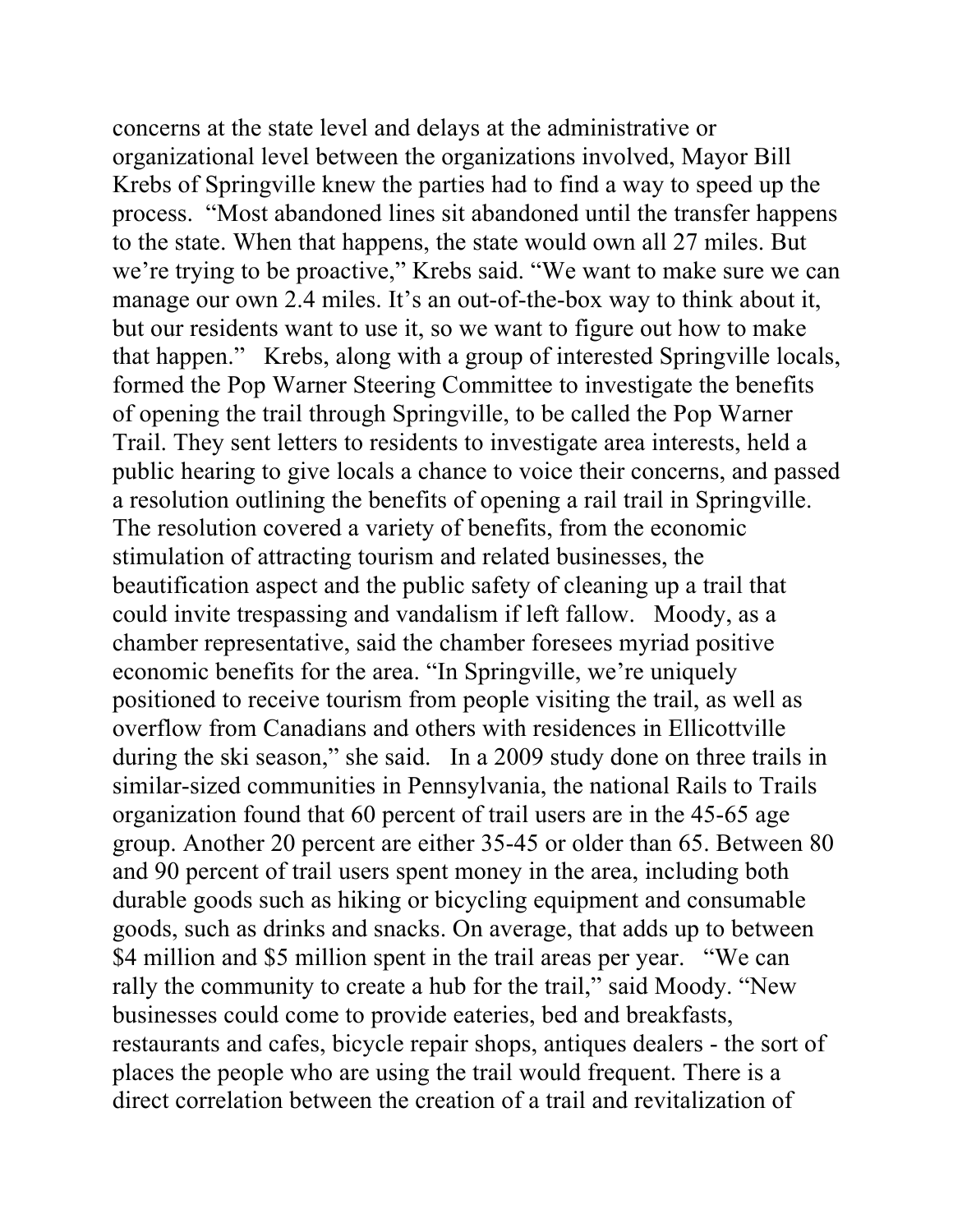tourism as an industry in an area, and we're perfectly poised to take advantage of that. For example: the Old Depot and Papa Jake's are right there; that would be the perfect spot." In order to speed up the process for Springville, Bergantz explained that a public-private partnership, similar to the ones in place in several parks in Western New York, are becoming more common. "In this case, Springville has some say in how the property is being maintained and the railroad has someone taking care of it," said Bergantz in reference to the Springville portion. "Each entity brings what they have to the table." Despite their excitement about the project, none of the entities involved wanted to ignore residents' possible concerns about the drawbacks of developing the trail. "The corridor exists whether we develop it or not. If it's a trail, the police have access, and it doesn't become a place where kids party. If it's overgrown and falling apart, it doesn't add property value. Wellmaintained property is always a plus," Bergantz explained. Moody agreed. "It's a no-brainer. Teenagers aren't going to go have a beer blast where they know officials are checking up on them. Kids and teens who want to sneak around aren't going to do it on park property, they're going to do it where they think they're less likely to get caught." On the issue of liability, Moody wanted to make sure property owners knew they would not be responsible for injuries sustained off the trail on their property, unless they had specifically invited trail users to leave the trail. "Individuals who own property adjacent to the trail would only be liable for individuals injured on their property if they actually invite those people onto their property. If someone were to wander off the trail and onto your property of their own accord, that would be considered trespassing and you would not be in any way responsible," she explained. She also commented on the ease of access to the trail, not only for recreational users, but emergency vehicles, as well. "The rail bed is currently private property, and because it's not maintained, if someone does trespass and get injured, it's very hard for emergency vehicles to get to them. Once the trail is cleaned up and maintained, emergency vehicles will be able to respond much more easily," Moody said. As the process continues to move forward, Krebs added that the village hopes to gain control of the Springville portion of the railway so